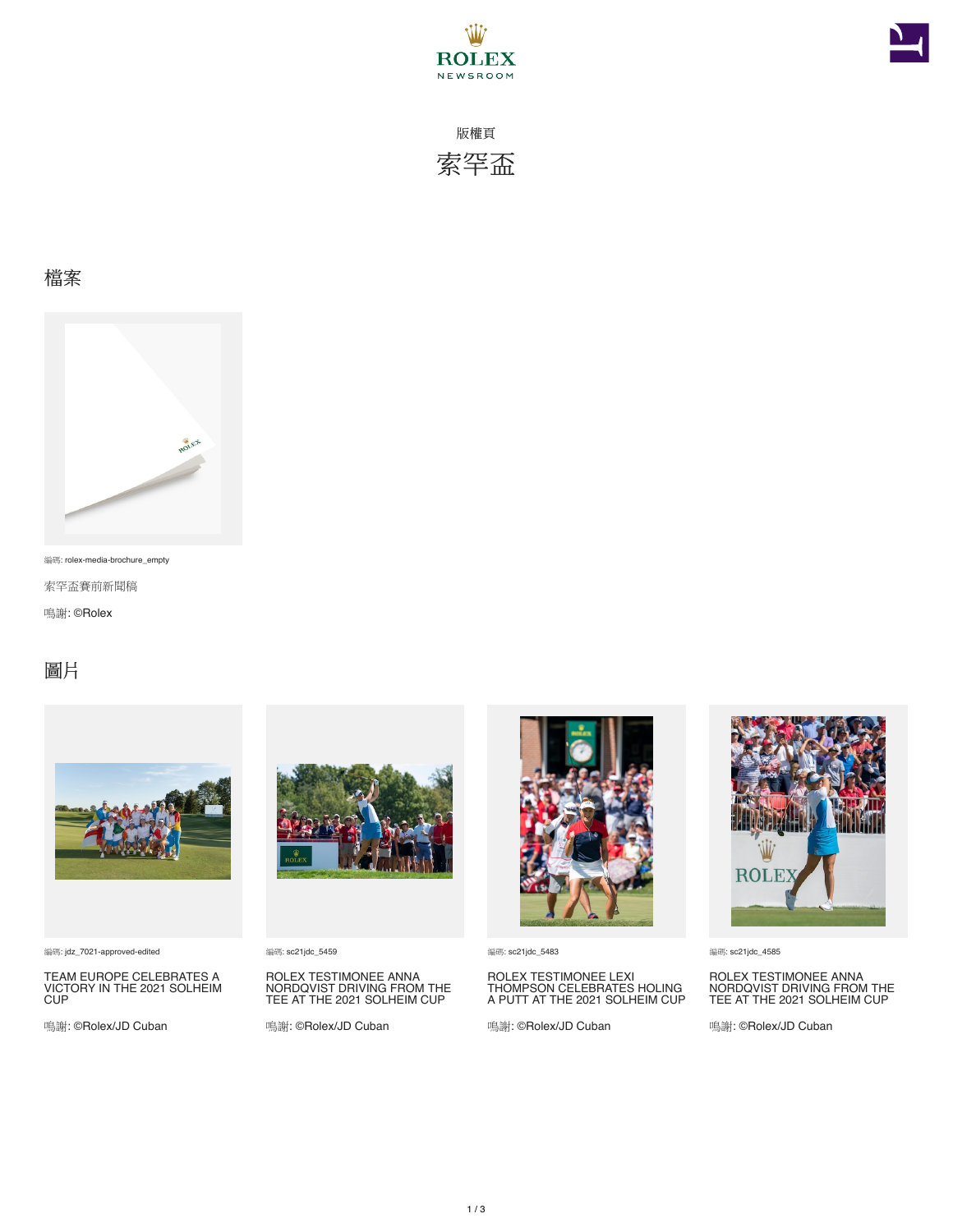

## 版權頁 索罕盃



ROLEX TESTIMONEE LEXI THOMPSON LINES UP A PUTT AT THE 2021 SOLHEIM CUP

鳴謝: ©Rolex/JD Cuban



ROLEX TESTIMONEE LEXI THOMPSON WALKS FROM THE FIRST TEE AT THE 2021 SOLHEIM

鳴謝: ©Rolex/JD Cuban

編碼: sc21jdc\_6567

**CUP** 



編碼: sc21jdc\_4248

ROLEX TESTIMONEE LEXI THOMPSON DRIVING FROM THE TEE AT THE 2021 SOLHEIM CUP

鳴謝: ©Rolex/JD Cuban



ROLEX TESTIMONEE ANNA NORDQVIST DRIVING FROM THE TEE AT THE 2021 SOLHEIM CUP

鳴謝: ©Rolex/JD Cuban



編碼: sc21jdc\_4443

編碼: sc21jdc\_5650

ROLEX TESTIMONEE LEXI THOMPSON CELEBRATES HOLING A PUTT AT THE 2021 SOLHEIM CUP

鳴謝: ©Rolex/JD Cuban



編碼: sc21jdc\_4146

ROLEX TESTIMONEE LEXI THOMPSON AT THE 2021 SOLHEIM CUP

鳴謝: ©Rolex/JD Cuban



編碼: sc21jdc\_6990

ROLEX TESTIMONEE ANNA NORDQVIST DRIVING FROM THE FIRST TEE AT THE 2021 SOLHEIM **CUP** 

鳴謝: ©Rolex/JD Cuban



編碼: sc21jdc\_3506

ROLEX TESTIMONEE ANNA NORDQVIST AT THE 2021 SOLHEIM **CUP** 

鳴謝: ©Rolex/JD Cuban



編碼: sc21jdc\_3999